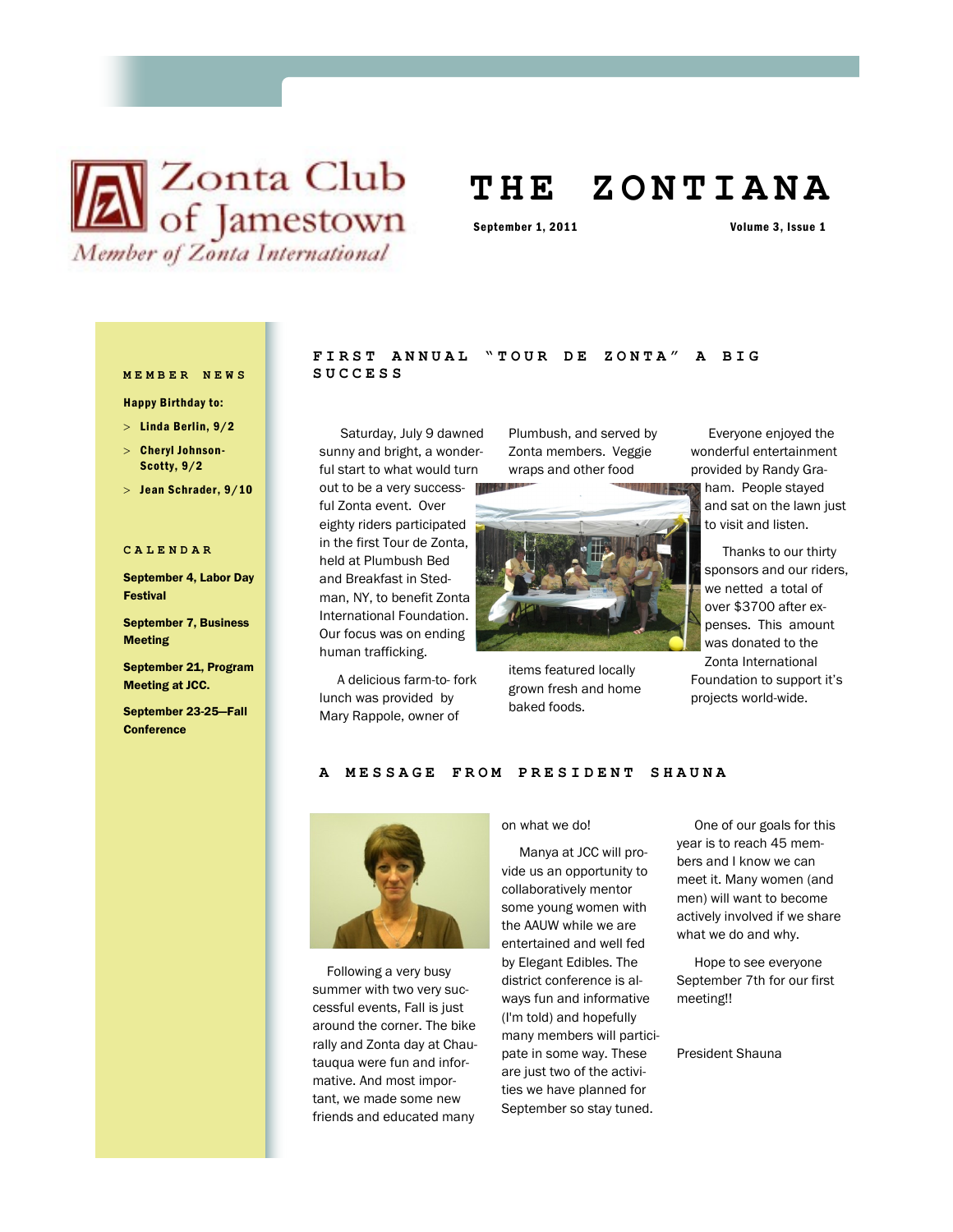## SEPTEMBER PROGRAM WITH AAUW

 The Zonta program meeting on the 21st of September will be held at JCC

# Dinner will be at 5:30pm in the Weeks Room

followed by

# "Manya" in the Scharmann Theatre

 "Manya" is the story of Madame Marie Curie (nee Maria Skldowska). She changed the world in which we live through her discovery of radium and radioactivity. She was the first European woman to earn a doctorate in the sciences and the first woman to earn the Nobel Prize.

 This one woman act will be performed by Susan Marie Frontczak.

In honor of Madame Curie's Polish heritage, the buffet dinner will consist of polish foods. The cost of the dinner will be \$15.00. The show is free to everyone.

 This is a combined program with AAUW.

#### **FALL CONFERENCE — SEPT E M B E R 2 3 - 25, 2011**

# **FALL CON-FERENCE SEPTEMBER 23-25, 2011 ADAM'S MARK BUFFALO Deadline to register is September 12. The Adam's**

**Mark is full but lodging is available at a nearby hotel.**

# Come Join Us Where It All Began.

 That's right—Zonta International began right in our own backyard— in Buffalo, NY in 1919. So, join your fellow District IV Zontians as we meet and enjoy each other's company and celebrate the beginning of Zonta in Buffalo.

 The conference kicks off with the very meaningful opening ceremony followed by a Friday night Italian dinner and dancing.

 On Saturday, following the business meetings, enjoy cocktails before dinner followed by an evening of laughter featuring the well know Diva by Diva.

 Sunday concludes the conference with a memorial service honoring Zontians who have passed away during the last biennium and a final business meeting.

 Coming early? Take advantage of the Friday morning activities which include:

Architectural Buffalo—a bus tour of the Frank Lloyd Wright home and other great buildings, Marian DeForest's grave site and the Statue of Womanhood in Delaware Park.

Golf at Diamond Hawk Golf course.

For art enthusiasts—The Albright-Knox Art Gallery and the Burchfield Penny Art Center are a 10 minute drive from the hotel.

And last but not least enjoy shopping at local malls and unique shops on Elmwood Avenue.

 But most of all enjoy your time with the wonderful women of Zonta.

 Final registration deadline is September 12th. The Adam's Mark Hotel has filled but accommodations are still available nearby.